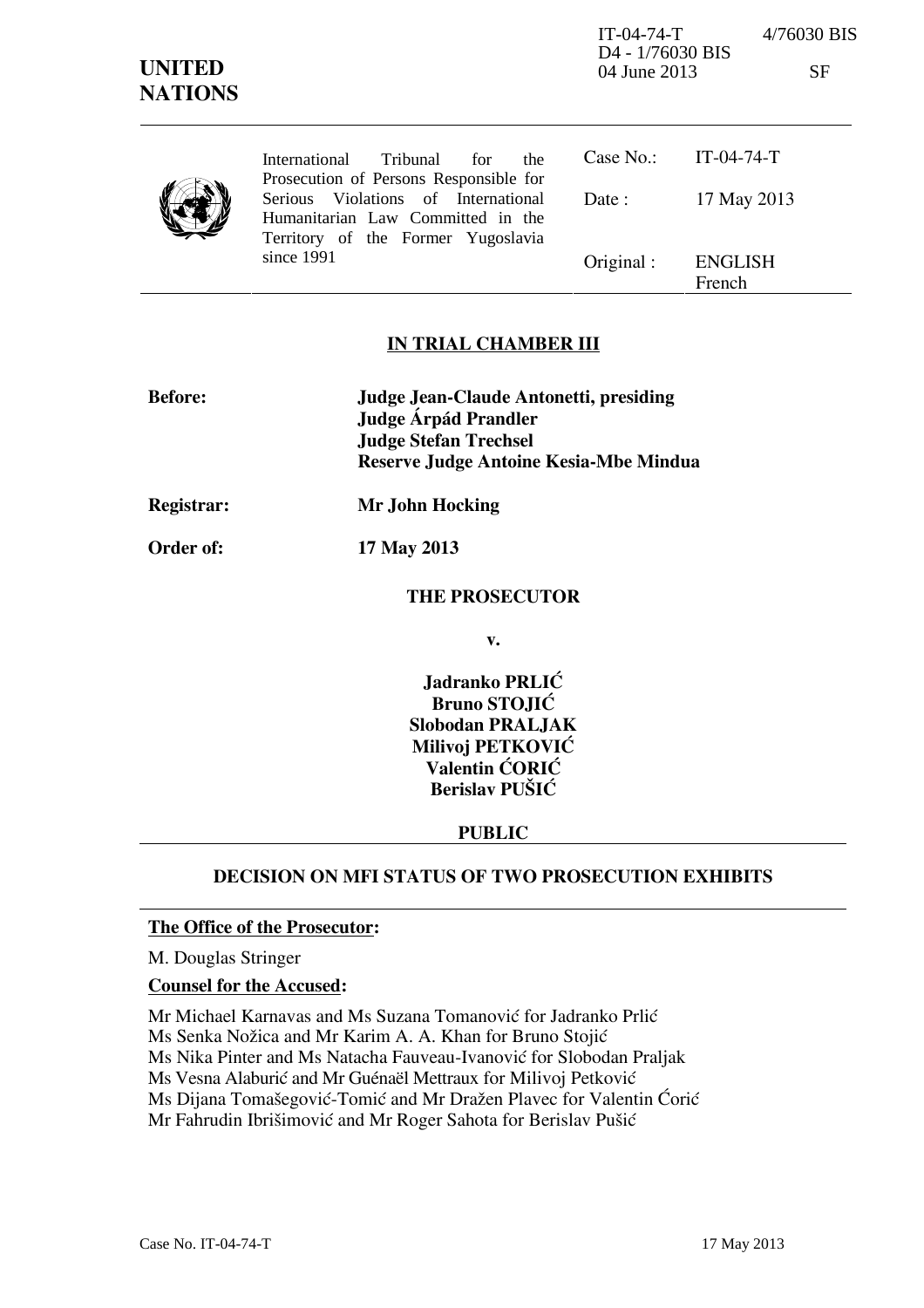**TRIAL CHAMBER III** ("Chamber") of the International Tribunal for the Prosecution of Persons Responsible for Serious Violations of International Humanitarian Law Committed in the Territory of the Former Yugoslavia since 1991 ("Tribunal"),

#### **PROPRIO MOTU**

**NOTING** the "Order to Admit Evidence Relative to Witness Ismet Poljarevic", rendered as a public document by the Chamber on 11 January 2007 ("Decision of 11 January 2007"), in which the Chamber decided to retain the "marked for identification" status of Exhibit P 01958,

**NOTING** the "Decision on the Prosecution Motion for Admission of Evidence (Heliodrom Camp)", rendered as a public document by the Chamber on 5 December 2007 ("Decision of 5 December 2007"), in which the Chamber decided to defer its decision regarding the admission of Exhibit P 01014,

**NOTING** the "Order Concerning Status of Exhibits Marked for Identification", rendered as a public document by the Chamber on 17 January 2008 ("Decision of 17 January 2008"), in which the Chamber decided to retain the "marked for identification" status of Exhibit P 01958,

**CONSIDERING** that in the Decision of 5 December 2007, the Chamber deemed that Exhibit P 01014 lacked sufficient indicia of reliability to be admitted since it was a document attached to a main document that was not provided to the Chamber; that it had neither a date, nor a signature, a record number or stamp, that the Prosecution did not provide any information which allows for the author of the report to be identified and that, consequently, the Chamber decided to defer a decision on its admission until the Prosecution presented the main document to which Exhibit P 01014 was attached, $^1$ 

**CONSIDERING** that the Prosecution had not presented the main document to which Exhibit P 01014 was attached by the end of its case and, consequently, that the Chamber did not take this document into account during its deliberation,

 1 Decision of 5 December 2007, p. 5.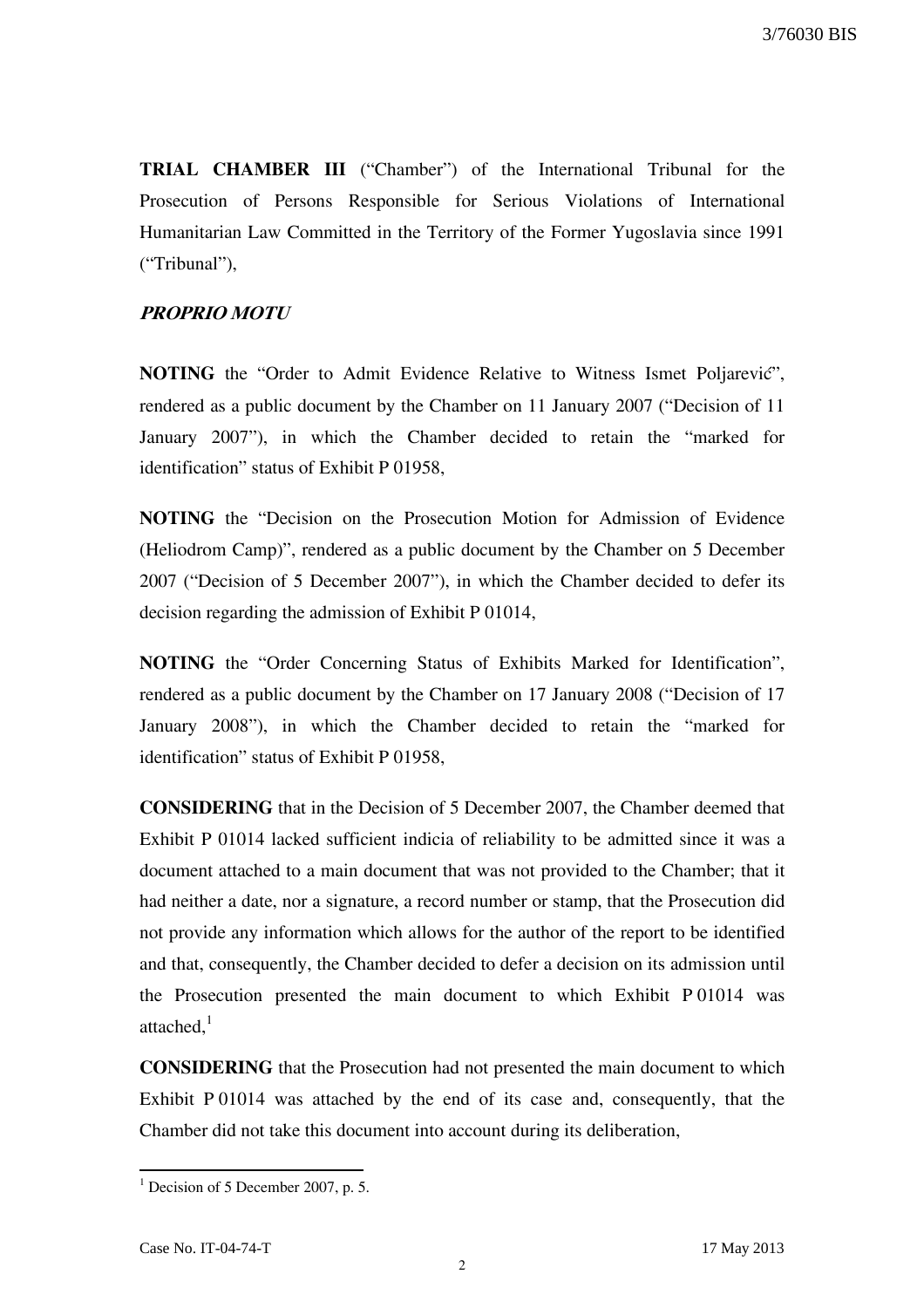**CONSIDERING** that in the Order of 11 January 2007, the Chamber decided to defer its decision to admit Exhibit P 01958 since, if it were established that the statement of Witness Ismet Poljarević, contained in this exhibit, was obtained while this individual was detained by the HVO and was the result of torture, it would be inadmissible, $2$ 

**CONSIDERING** that in the Decision of 17 January 2008, the Chamber preserved the "marked for identification" status of Exhibit P 01958 until Judgement deliberations, $3\overline{3}$ 

**CONSIDERING** that the Chamber could not, during deliberations and in light of all the evidence, determine whether the statement contained in Exhibit P 01958 had been obtained through torture or not and, consequently, decided not to take it into account in the interest of justice.

## **FOR THE FOREGOING REASONS**,

**PURSUANT TO** Rule 89 of the Rules of Procedure and Evidence,

**DENIES** the motion to admit Exhibits P 01014 and P 01958.

Done in English and in French, the French version being authoritative.

<sup>&</sup>lt;sup>2</sup> Order of 11 January 2007, p. 2.

<sup>&</sup>lt;sup>3</sup> Decision of 17 January 2008, p. 12.